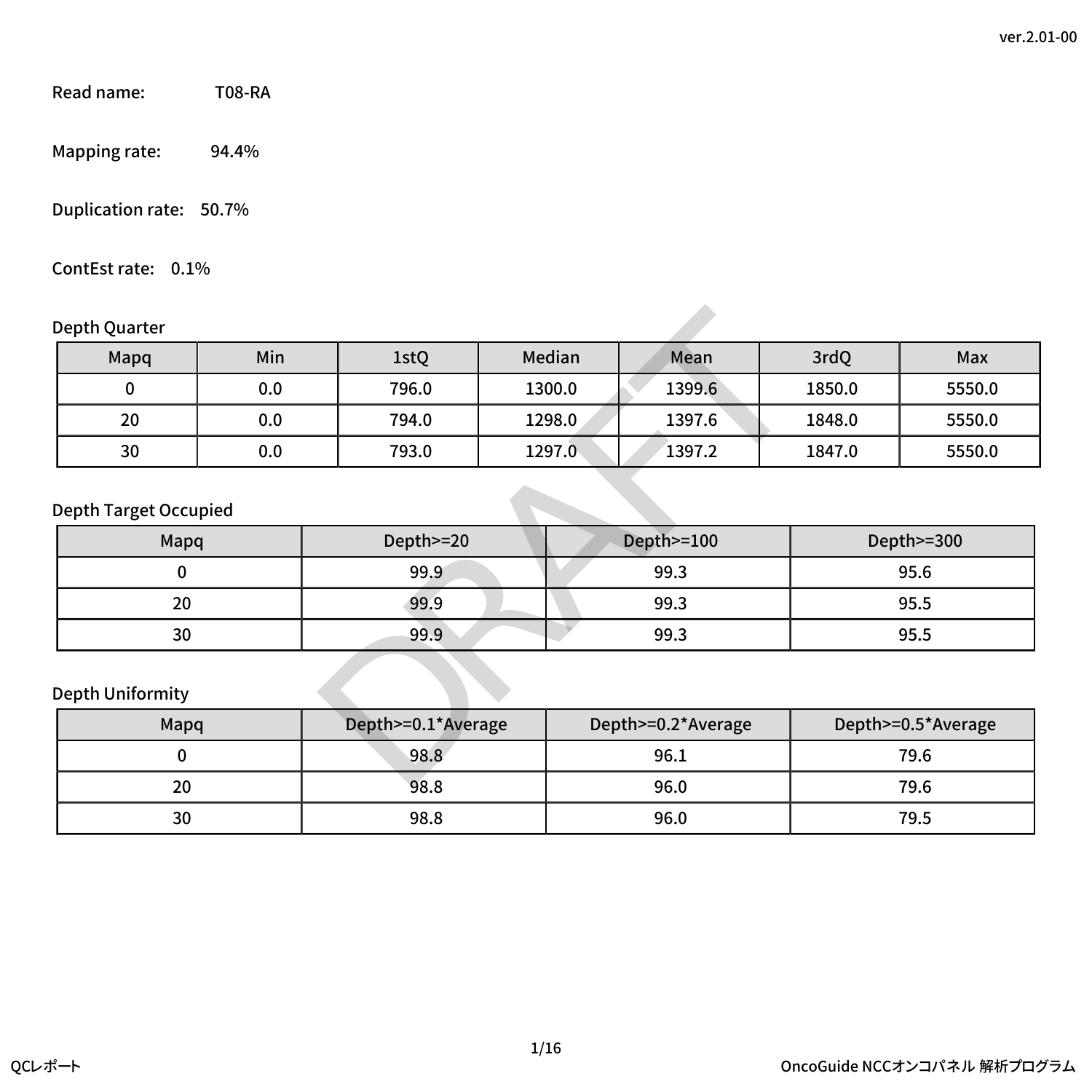# Read Length Distribution

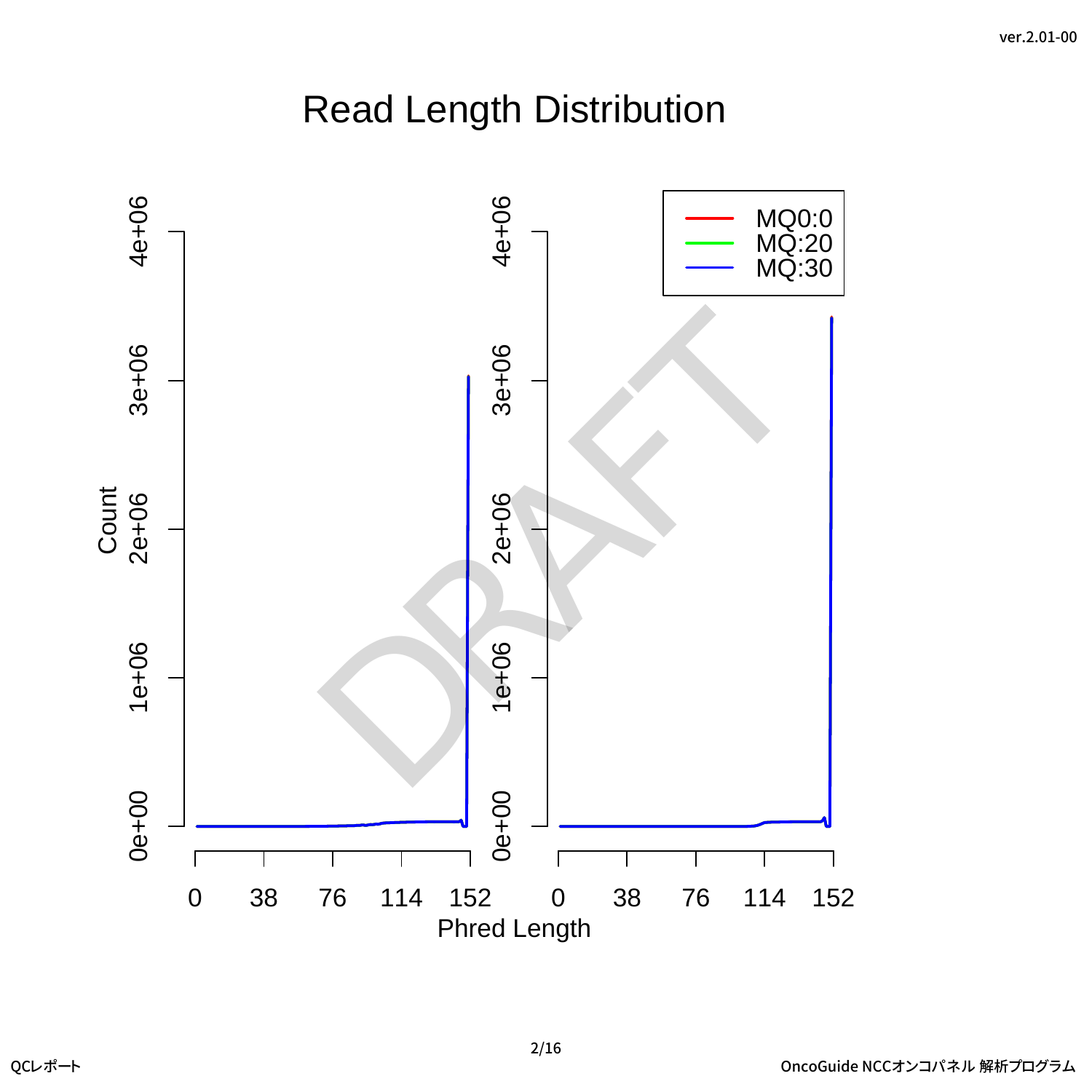## Mismatch Rate on Phred Score

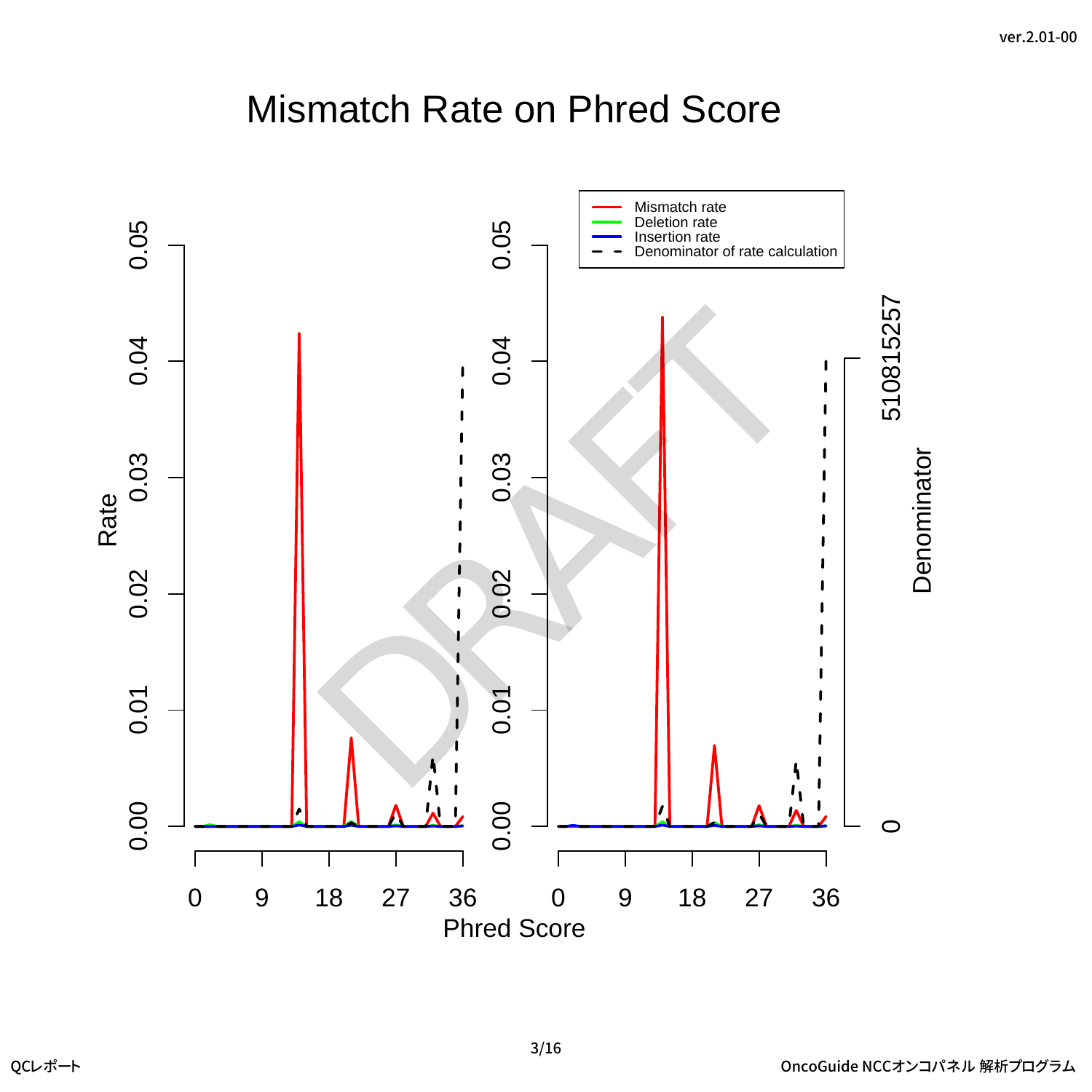# Insert Length Distribution

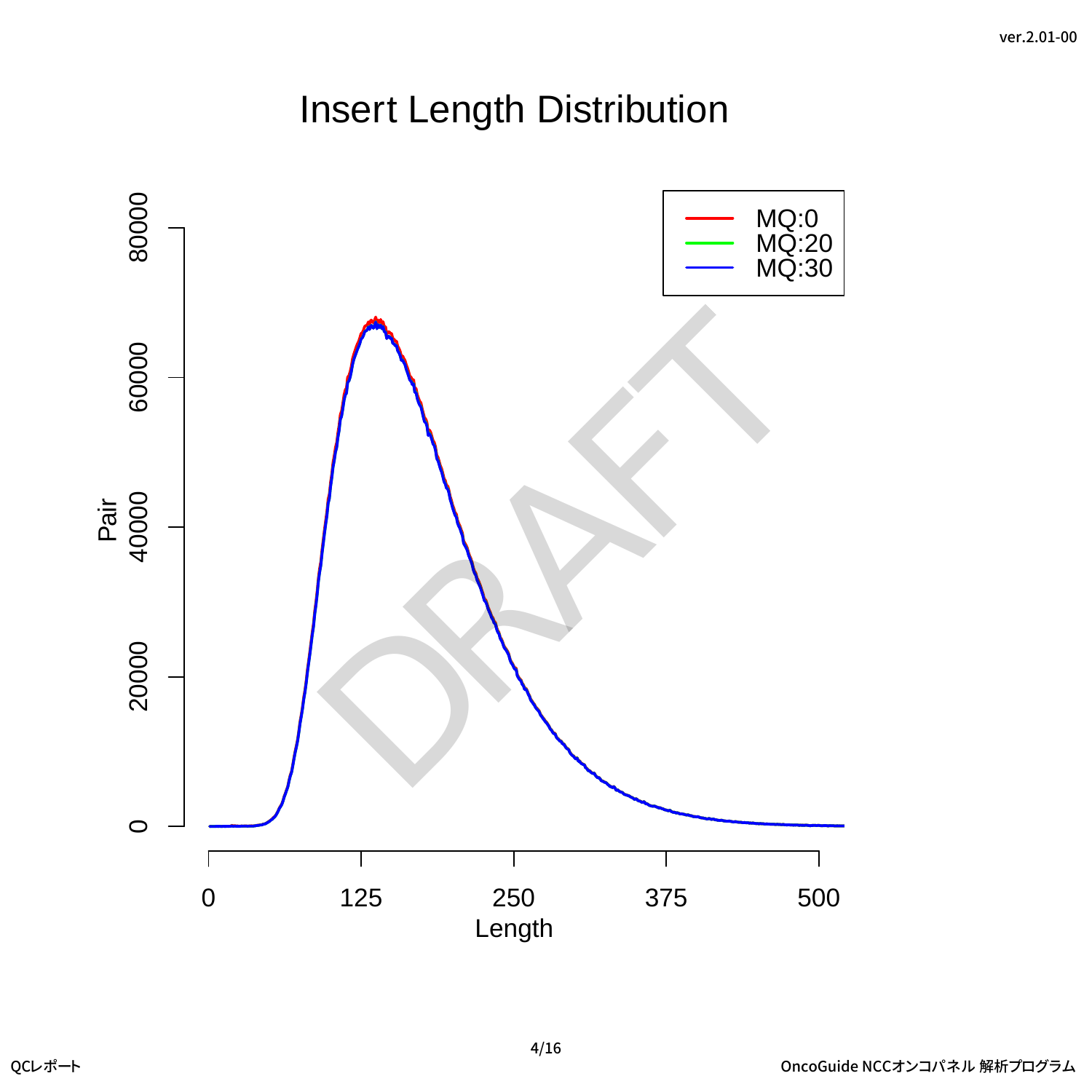# Depth Frequency Histogram

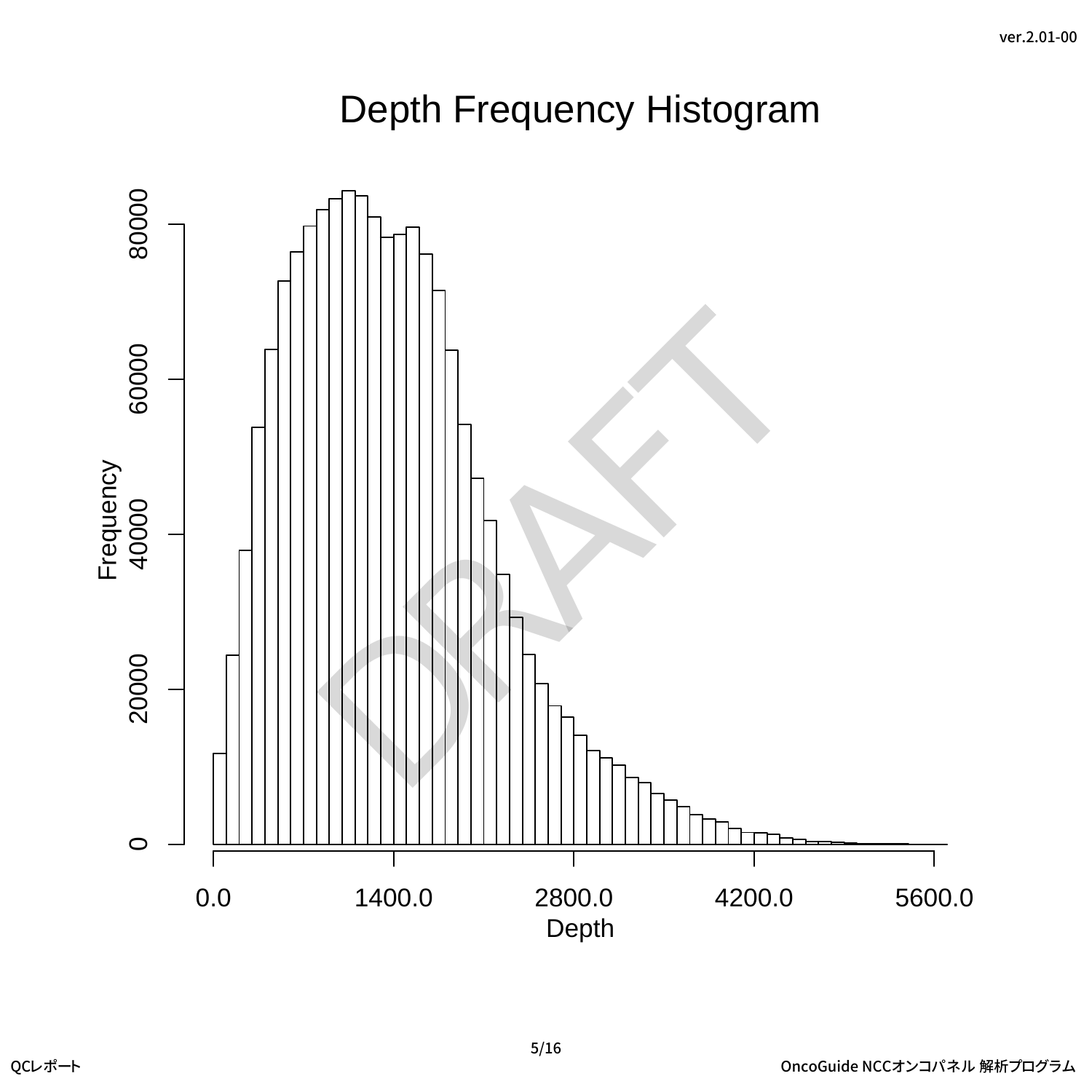## Mismatch Rate on Read Position

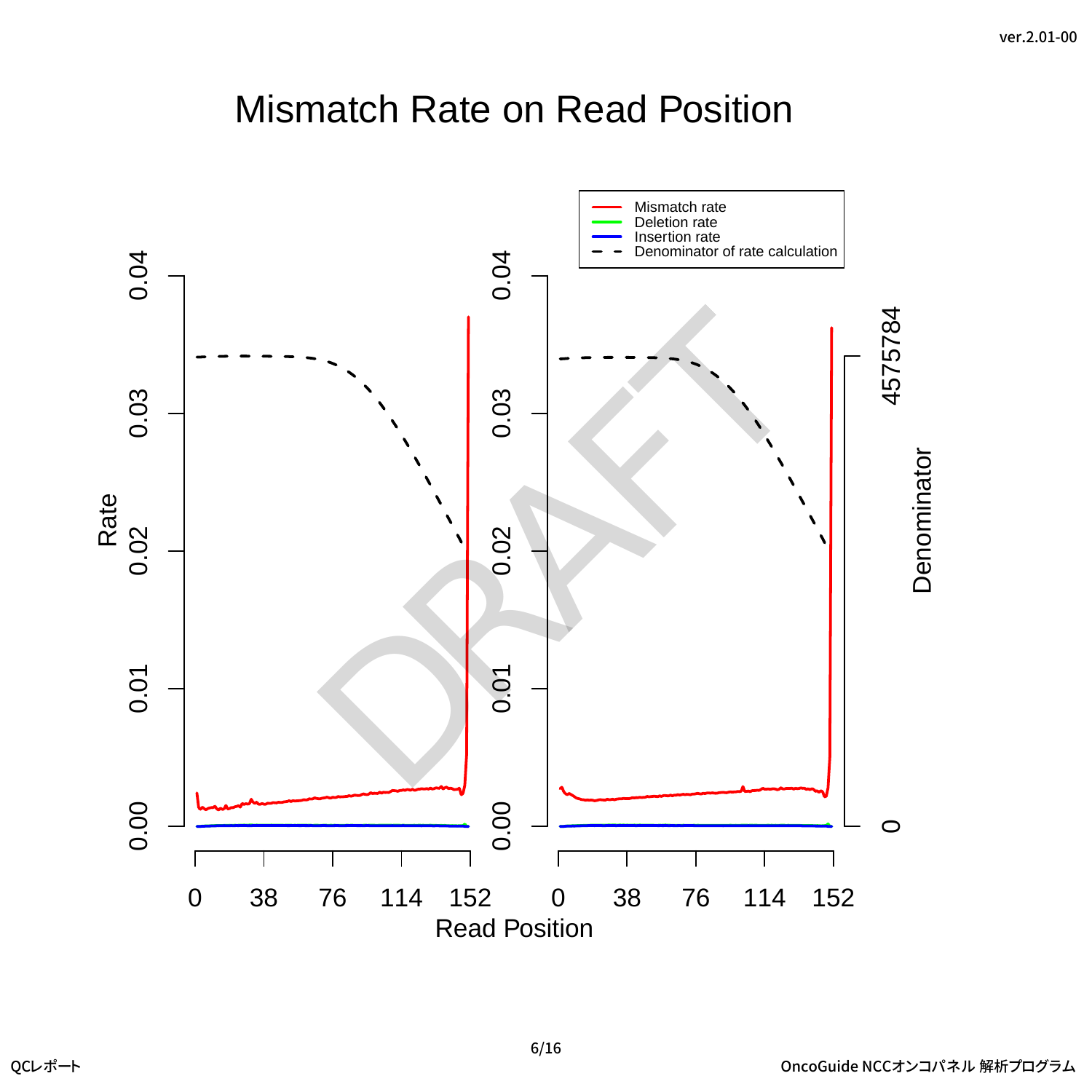## Phred Score Distribution on Read Position

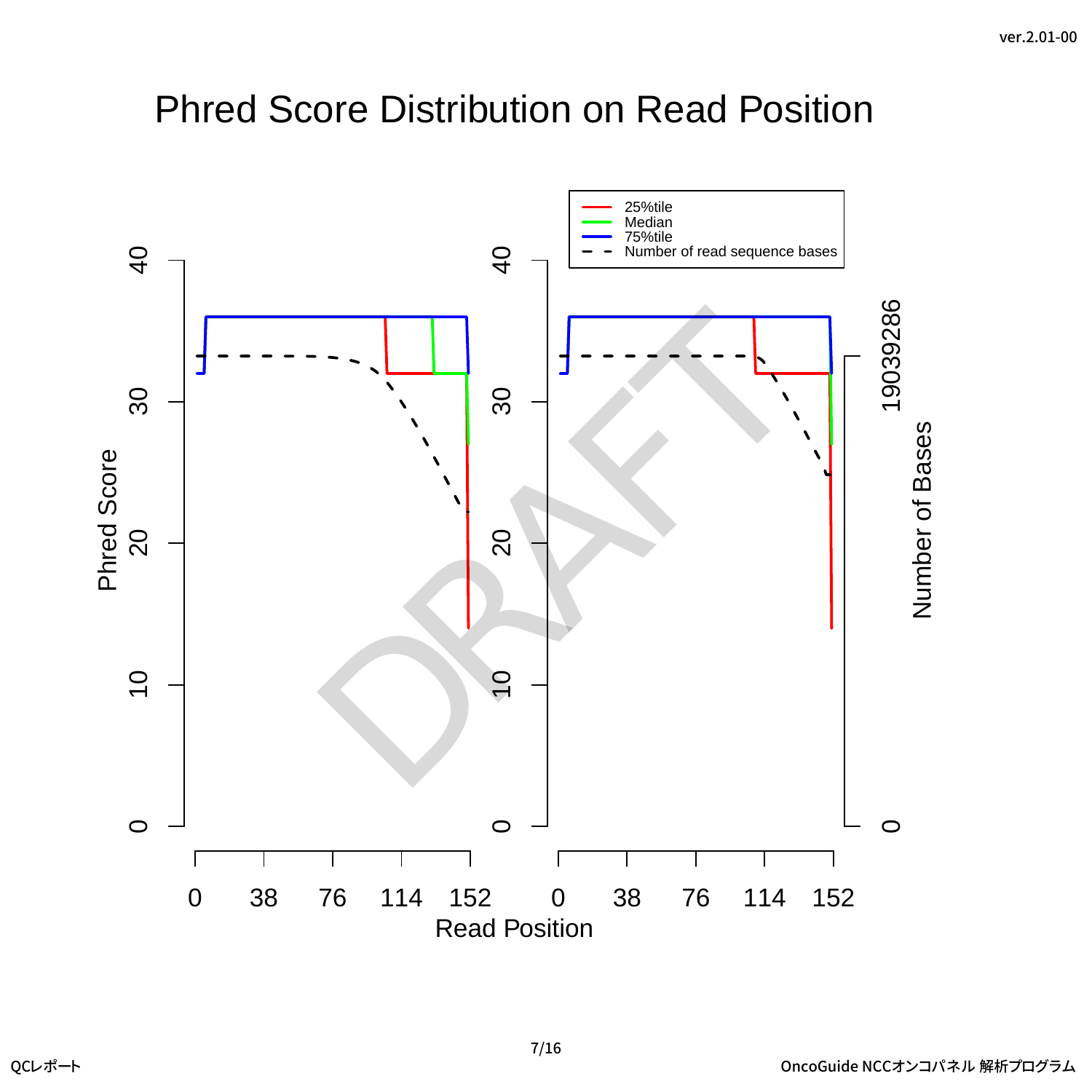## Mismatch Rate on Homopolymer Length



The dotted line shows the respective Max – permissive rate, and the dashed line shows the respective Cutoff length.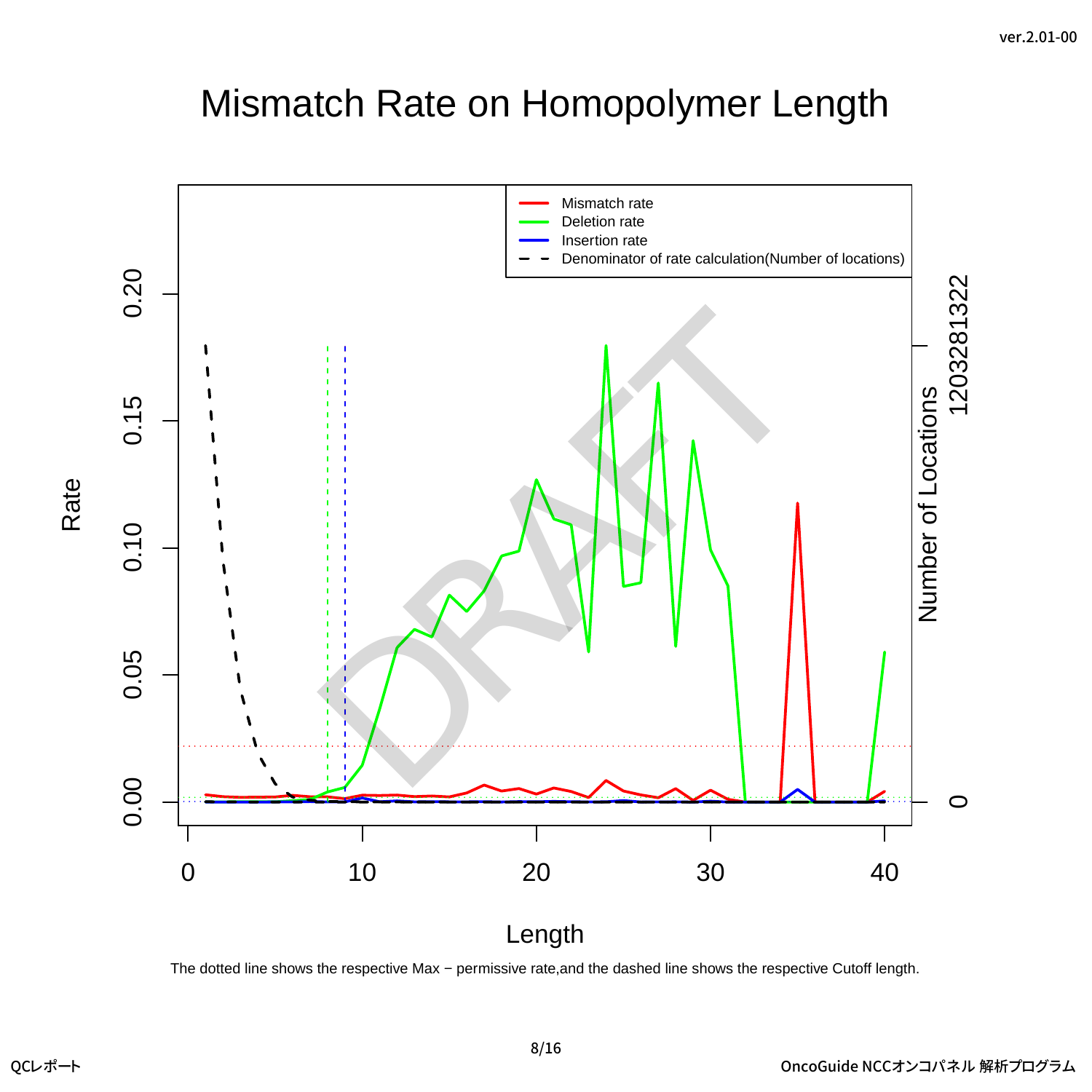Read name: N08-RA

Mapping rate: 94.3%

### Duplication rate: 34.2%

### Depth Quarter

| Mapq | Min | 1stQ  | Median | Mean  | 3rdQ  | Max    |
|------|-----|-------|--------|-------|-------|--------|
|      | 0.0 | 320.0 | 511.0  | 553.4 | 738.0 | 2261.0 |
| 20   | 0.0 | 320.0 | 511.0  | 552.7 | 737.0 | 2261.0 |
| 30   | 0.0 | 319.0 | 510.0  | 552.5 | 737.0 | 2261.0 |

### Depth Target Occupied

| Mapq | Depth>=20 | Depth>=100 | Depth>=300 |
|------|-----------|------------|------------|
|      | 99.9      | 97.7       |            |
| 20   | 99.8      | 97.7       | 77.6       |
| 30   | 99.8      | 97.7       | 77.6       |

### Depth Uniformity

| Mapq                         | Min  | 1stQ               |       | Median<br>Mean     |       | 3rdQ  | Max                |  |
|------------------------------|------|--------------------|-------|--------------------|-------|-------|--------------------|--|
| 0                            | 0.0  | 320.0              | 511.0 |                    | 553.4 | 738.0 | 2261.0             |  |
| 20                           | 0.0  | 320.0              |       | 511.0              | 552.7 | 737.0 | 2261.0             |  |
| 30                           | 0.0  | 319.0              |       | 510.0              | 552.5 | 737.0 | 2261.0             |  |
| <b>Depth Target Occupied</b> |      |                    |       |                    |       |       |                    |  |
| Mapq                         |      | Depth>=20          |       | Depth>=100         |       |       | Depth>=300         |  |
| 0                            | 99.9 |                    | 97.7  |                    |       | 77.7  |                    |  |
| 20<br>99.8<br>97.7           |      |                    | 77.6  |                    |       |       |                    |  |
| 30                           |      | 99.8               |       | 97.7               |       |       | 77.6               |  |
| Depth Uniformity             |      |                    |       |                    |       |       |                    |  |
| Mapq                         |      | Depth>=0.1*Average |       | Depth>=0.2*Average |       |       | Depth>=0.5*Average |  |
| 0                            | 99.3 |                    | 97.2  |                    |       | 80.6  |                    |  |
| 20                           |      | 99.2               |       |                    | 97.2  |       | 80.5               |  |
| 30                           |      | 99.2               |       |                    | 97.1  |       | 80.5               |  |
|                              |      |                    |       |                    |       |       |                    |  |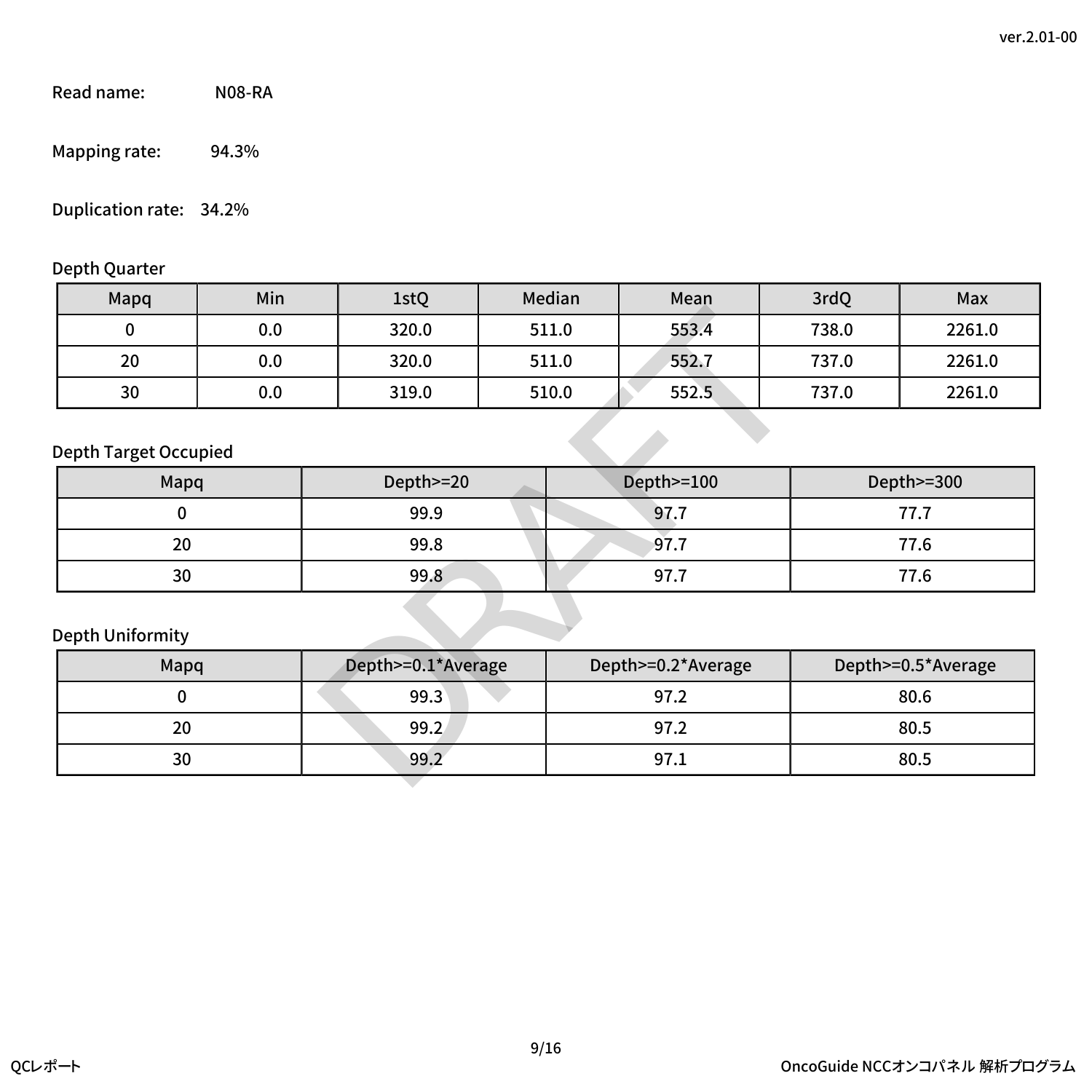# Read Length Distribution

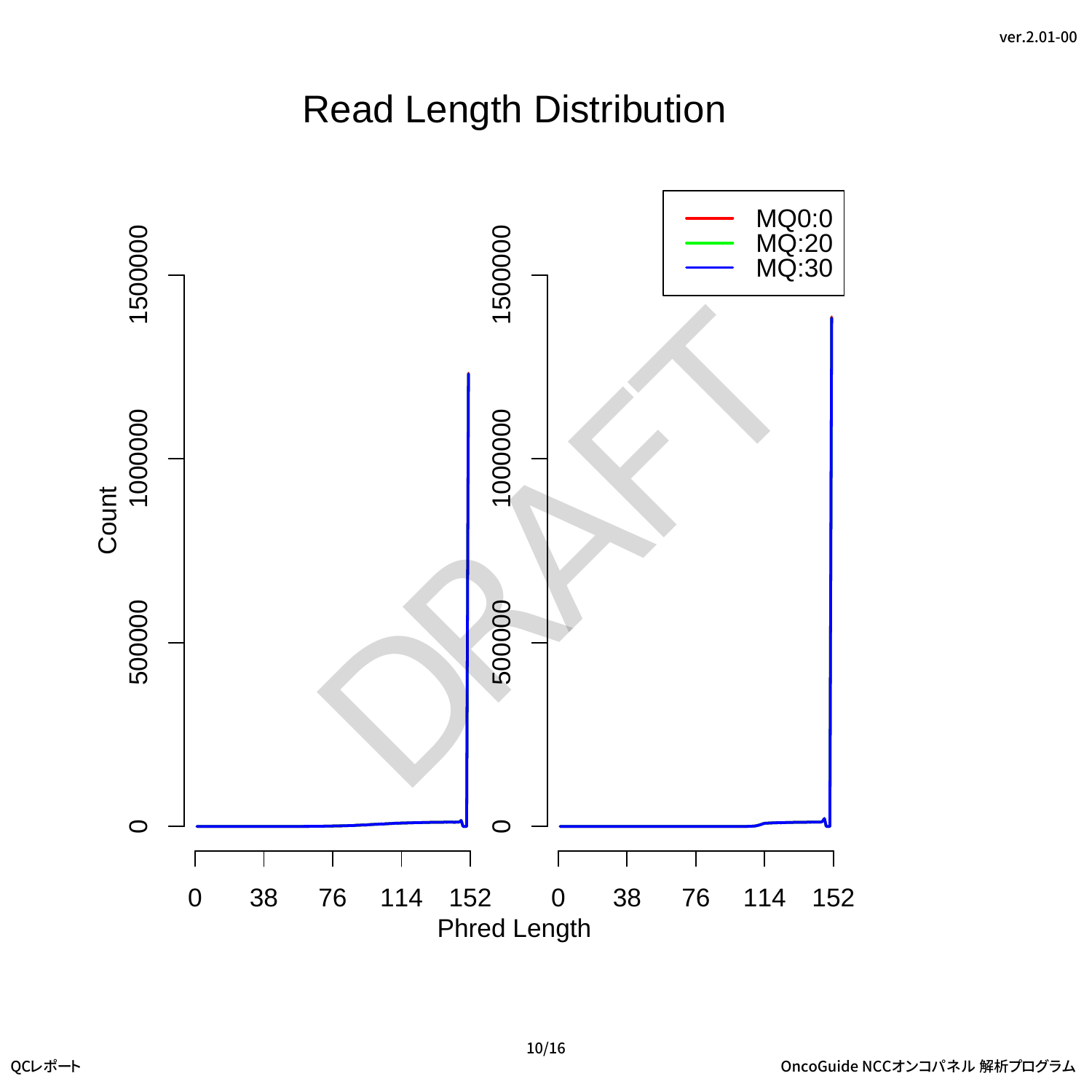## Mismatch Rate on Phred Score



11/16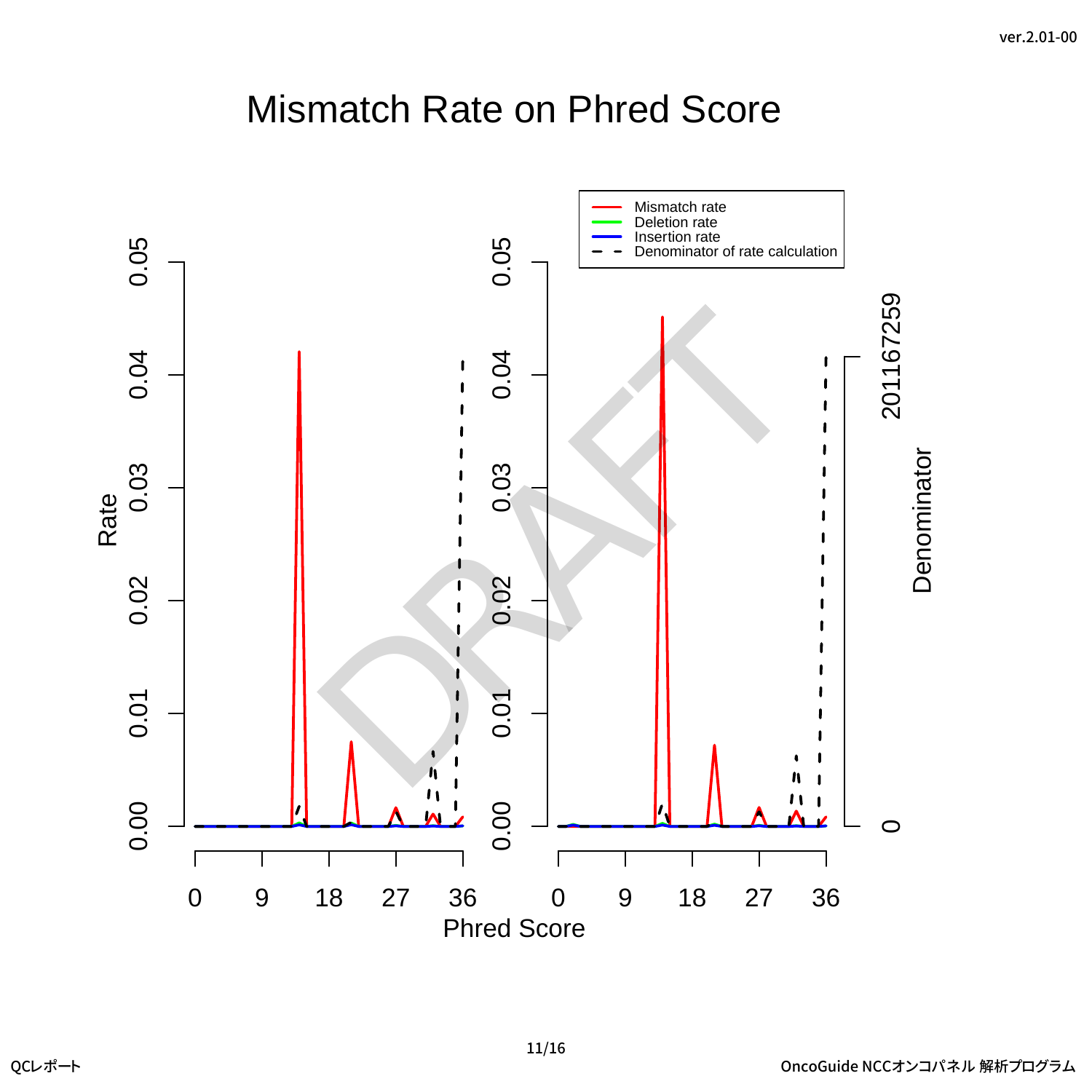# Insert Length Distribution

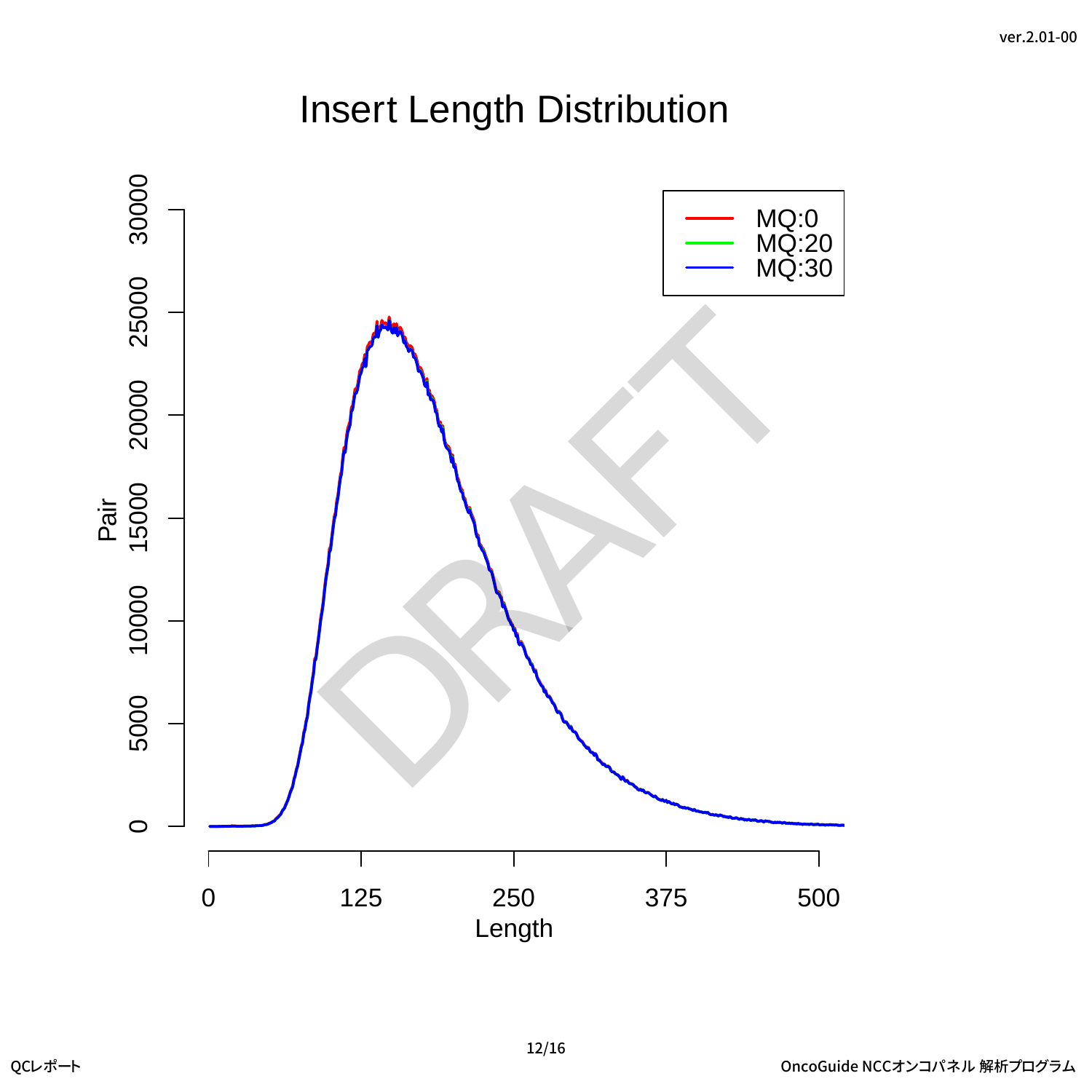# Depth Frequency Histogram

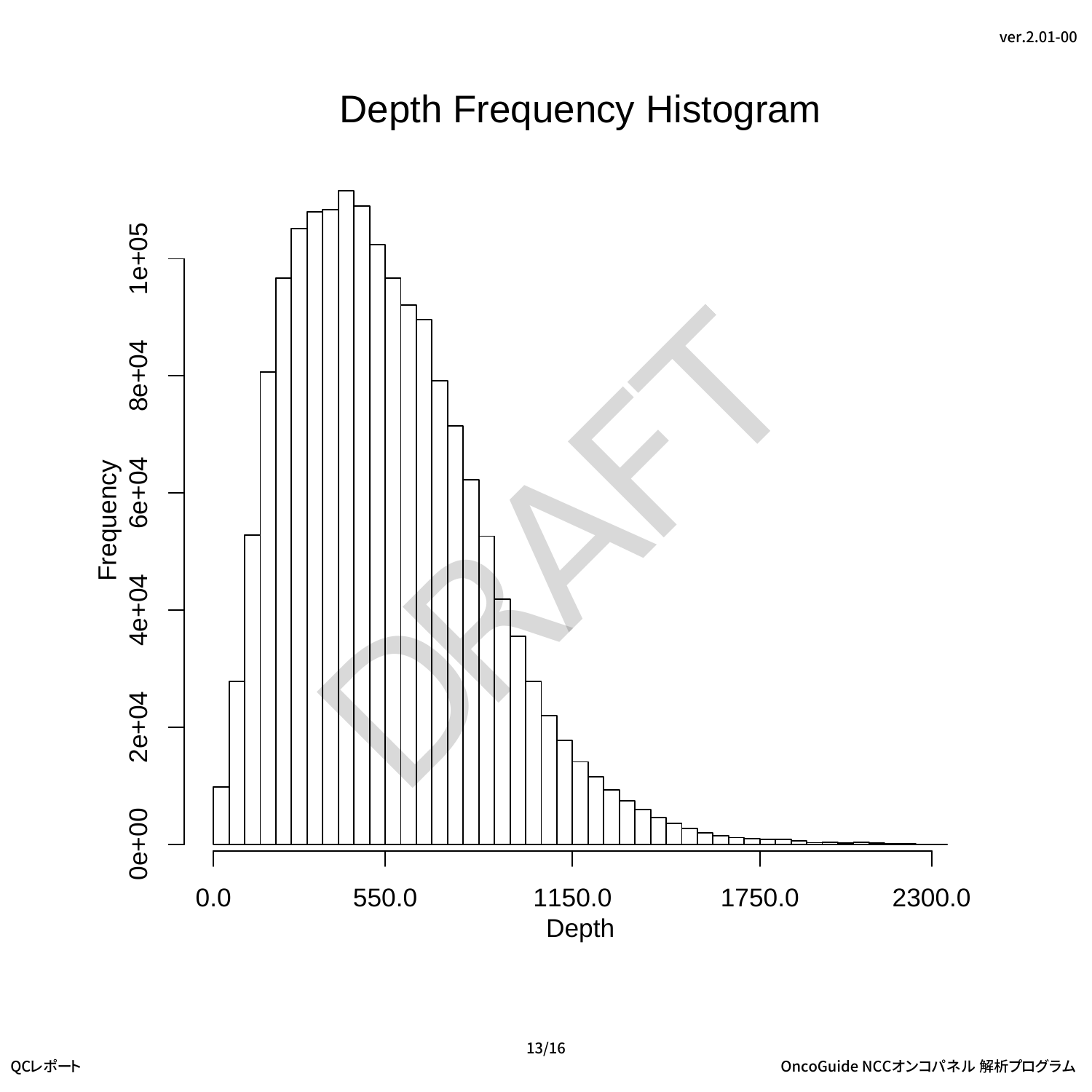## Mismatch Rate on Read Position

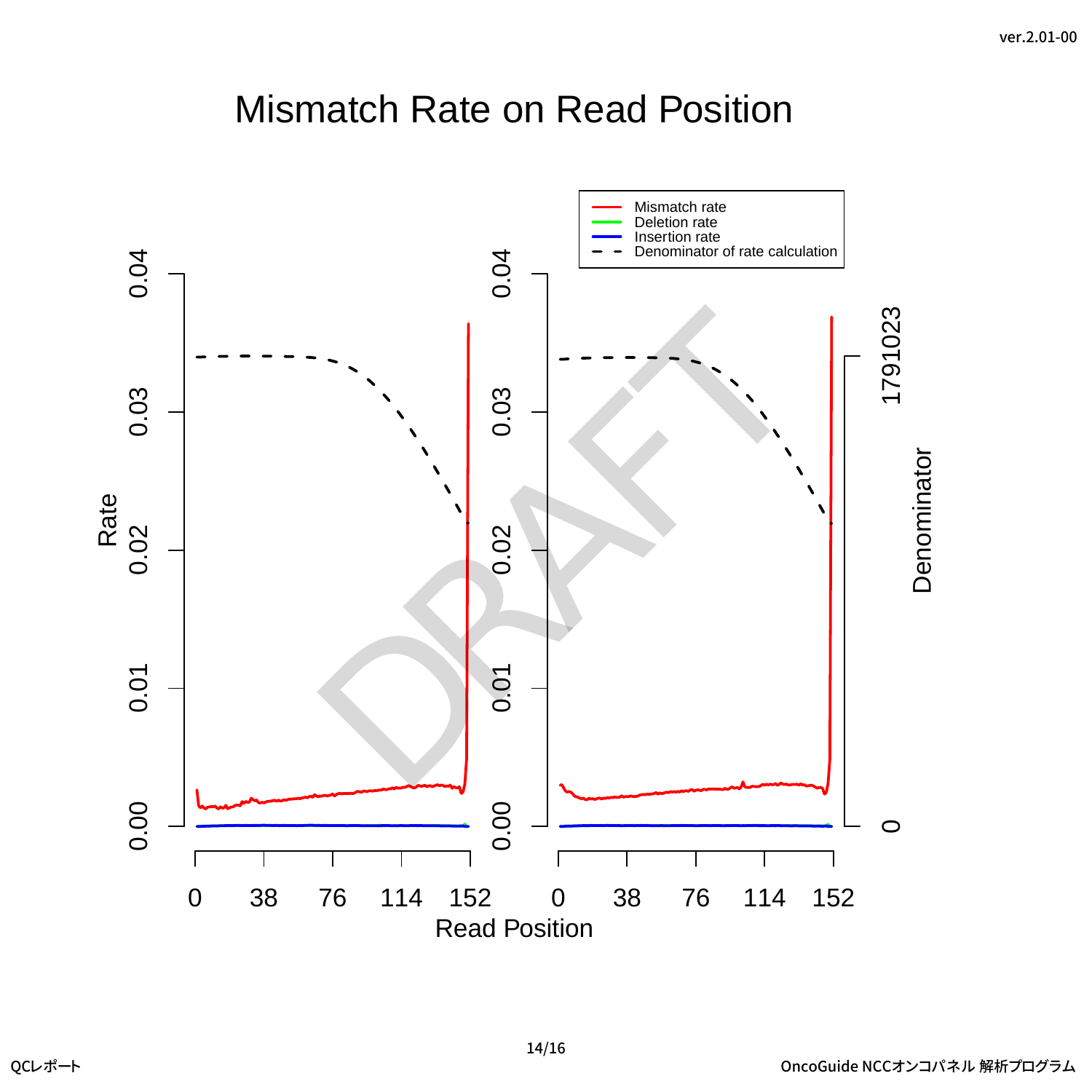## Phred Score Distribution on Read Position